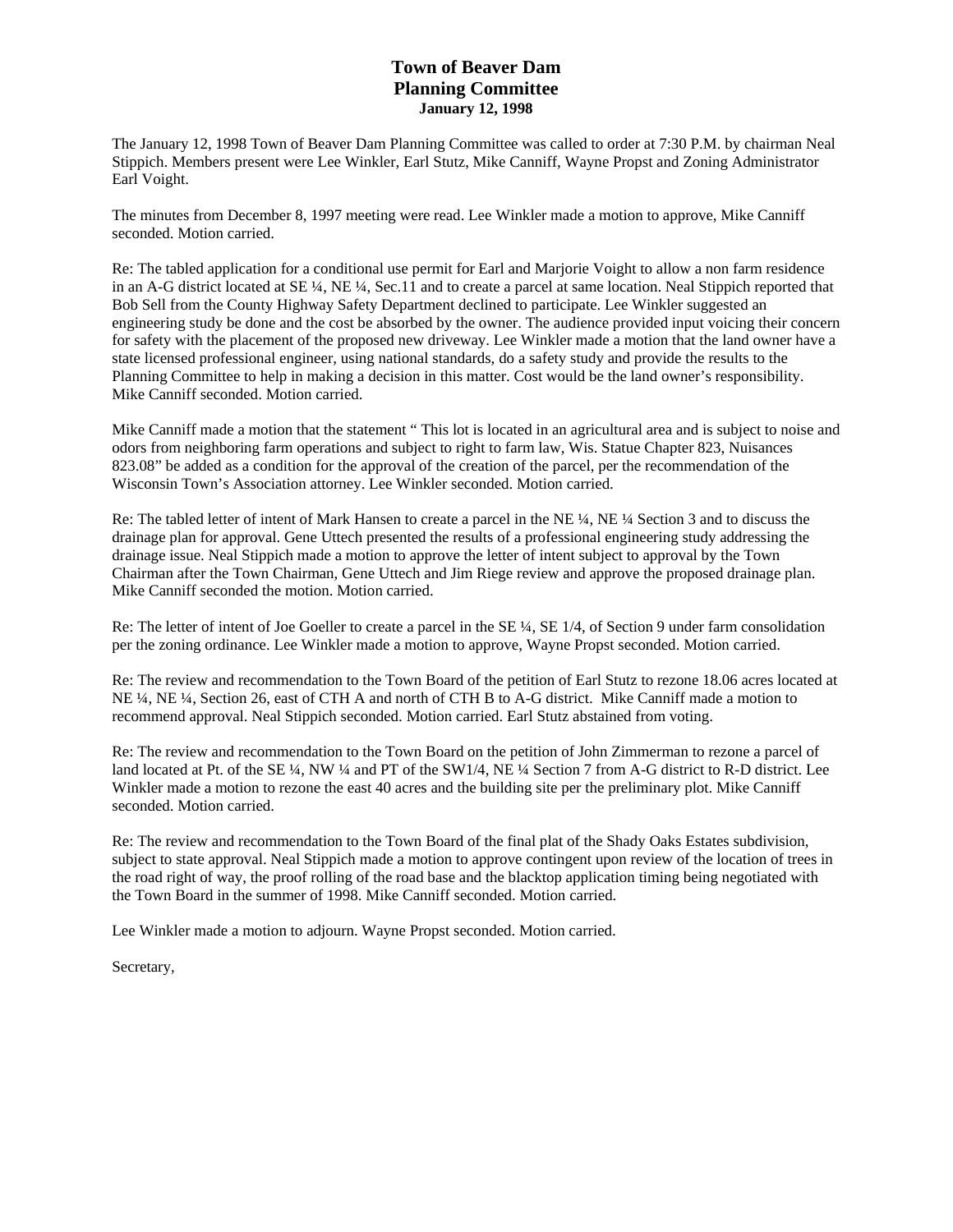## **Town of Beaver Dam Planning Committee February 16, 1998**

The February 16, 1998 Town of Beaver Dam Planning Committee was called to order at 7:40 P.M. by Chairman Neal Stippich. Members present were , Earl Stutz and Zoning Administrator Earl Voight.

Neal Stippich announced that the meeting would have to be postponed due to a lack of members present to form a quorum. Audience member, Orv Riege, requested even though we couldn't act on the request, we listen to the input of the large number of people that turned out in support of the Conditional Use Permit to allow Hillside Paper Converting to perform their paper cutting operation, an unclassified use, in the building owned by Art Griebenow at N7212 Farewell Road.

A representative of Hillside Paper then explained that the business would operate between the hours of 6:00 AM to 6:00 PM, that the truck traffic would consist of approximately one load a day for now with future plans to expand up to 2 or 3 truck loads a day over the next 3 years. Total employees would get up to approximately 3 or 4. The building owner indicated there would be less truck traffic than the previous user of the building. Adjoining property owners Ralph Goetting and Charles Behm as well as others voiced their support for approving the request. All indications were positive.

Neal Stippich announced that Ed Stegner had requested that his petition to rezone a parcel of land located at NE  $\frac{1}{4}$ , NE ¼, Sec. 12, T11N, R14E, from A-G District to extensive Commercial be postponed until next months meeting.

Neal Stippich announced that the next Planning Committee meeting would be March 2<sup>nd</sup>.

Neal Stippich made a motion to adjourn, Earl Stutz seconded. Motion carried.

Secretary,

Earl Stutz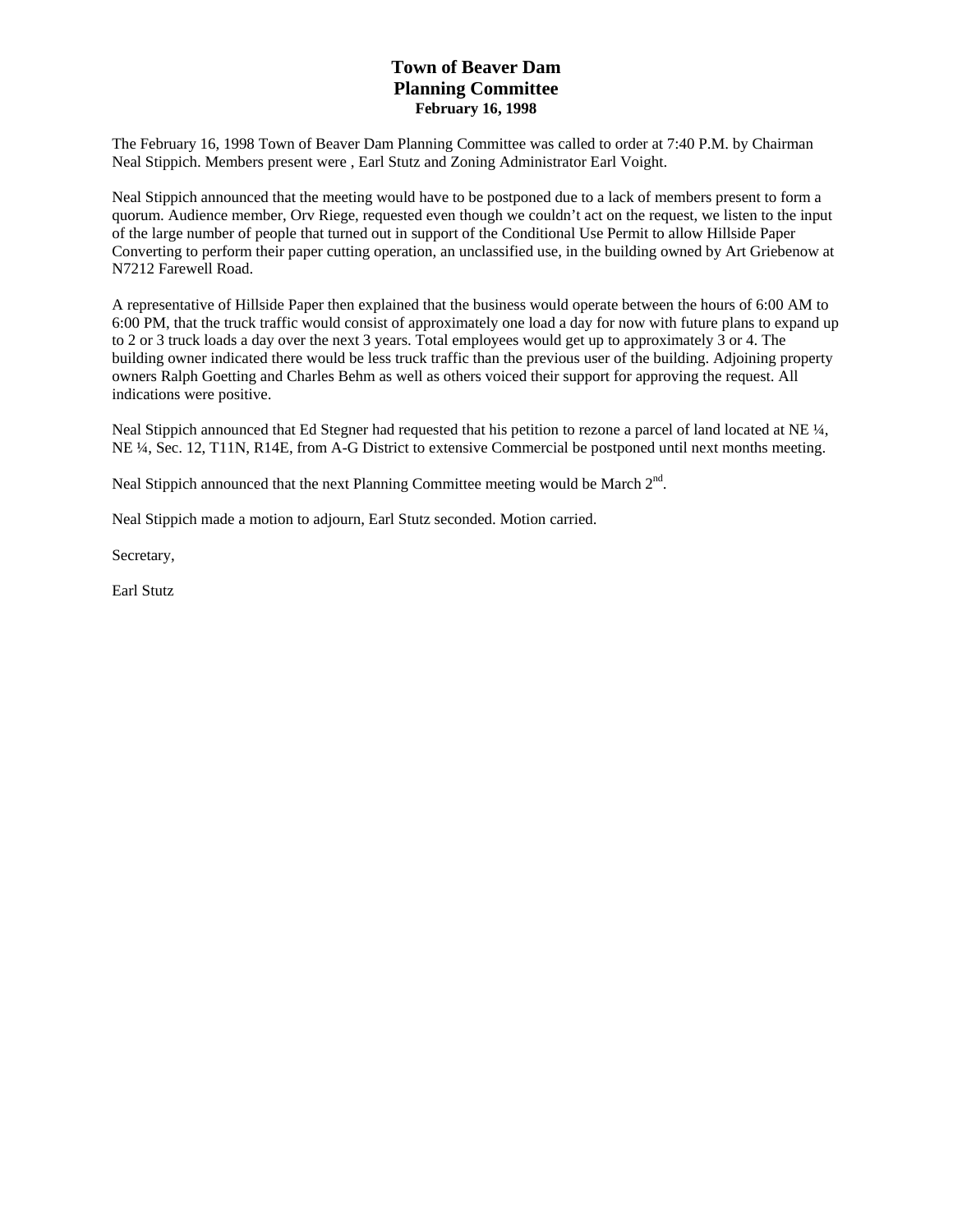## **Town of Beaver Dam Planning Committee March 2, 1998**

The March 2, 1998 Town of Beaver Dam Planning Committee was called to order at 7:30 P.M. by Chairman Neal Stippich. Members present were Earl Stutz, Lee Winkler, Mike Canniff, Wayne Propst and Zoning Administrator Earl Voight.

The minutes from January 12, 1998 meeting were read. Mike Canniff made a motion to approve, Lee Winkler seconded. Motion carried.

Mike Canniff made a motion to amend a motion that was made in the December 8th, 1997 meeting. It was in regards to a note that was added to Earl & Marjorie Voight's letter of intent to create a parcel in the R-D district located at SE  $\frac{1}{4}$ , SW  $\frac{1}{4}$ , Sec. 2. At that time Mike seconded the motion to approve the request but added a note be attached "**to all certified survey maps**" that read as follows: "This lot is located in an agricultural area and is subject to noise and odors from neighboring farm operations and subject to right to farm law, Wis. Statue Chapter 823, Nuisances 823.08". Mike Canniff's motion now was to remove the words "**to all certified survey maps**". Neal Stippich seconded the motion. Motion Carried.

After further discussion, we were lead to believe that based on the County's action at their last meeting, they were not going to approve any requests that had the wording attached: "This lot is located in an agricultural area and is subject to noise and odors from neighboring farm operations and subject to right to farm law, Wis. Statue Chapter 823, Nuisances 823.08". Neal Stippich then made a motion to remove that wording also from the December  $8<sup>th</sup>$ , 1997 motion. Mike Canniff seconded the motion. Motion carried.

Re: The tabled application for a conditional use permit for Earl and Marjorie Voight to allow a non farm residence in an A-G district located at SE ¼, NE ¼, Sec.11. Lee Winkler read aloud the Stopping Sight Distance report that was performed by MSA Professional Services. It indicated the stopping distance to be acceptable for the situation at hand. After further audience questions and concern about future development, Neal Stippich made a motion to deny the request to create the parcel until we can review a master plan for the parcel in question and the adjoining developable 10 to 15 acres. Mike Canniff seconded the motion. Motion carried. Wayne Propst abstained from voting.

The minutes from February 16, 1998 meeting were read. The minutes were for information only because there weren't enough members present for a quorum so no motion for approval was requested.

Re: The application of Hillside Paper Converting for a Conditional Use Permit to allow paper converting (paper cutting), an unclassified use, in an Extensive Commercial District at N7212 Farwell Road. As noted in the minutes from the February 16, 1998 meeting, many of the local land owners appeared and voiced support for approving the permit. Lee Winkler made a motion to approve, Earl Stutz seconded. Motion carried.

Re: The discussion and recommendation to the Town Board on the petition of Ed Stegner to rezone a parcel of land located at NE ¼, NE ¼, Sec. 12, T11N, R14E, from A-G District to Extensive Commercial. Ed explained he might want to put up storage units on this parcel and he was trying to accommodate the State's request to relocate a billboard sign. After further discussion, Lee Winkler made a motion to table the request till next month to give Ed time to assemble a plan for the proposed storage units. Mike Canniff seconded. Motion carried.

Lester Giese requested permission to place a 14'x 70' mobile home south of his green house to be used as a portable green house and or sales office. He wants to leave the wheels on it. After discussion about alternatives and what would be required for proper placement, road and lot line setbacks, leaving the wheels on or taking them off, etc, Mike Canniff requested that Lester provide a site plan and then we would consider it.

Wayne Propst made a motion to adjourn, Mike Canniff seconded. Motion carried.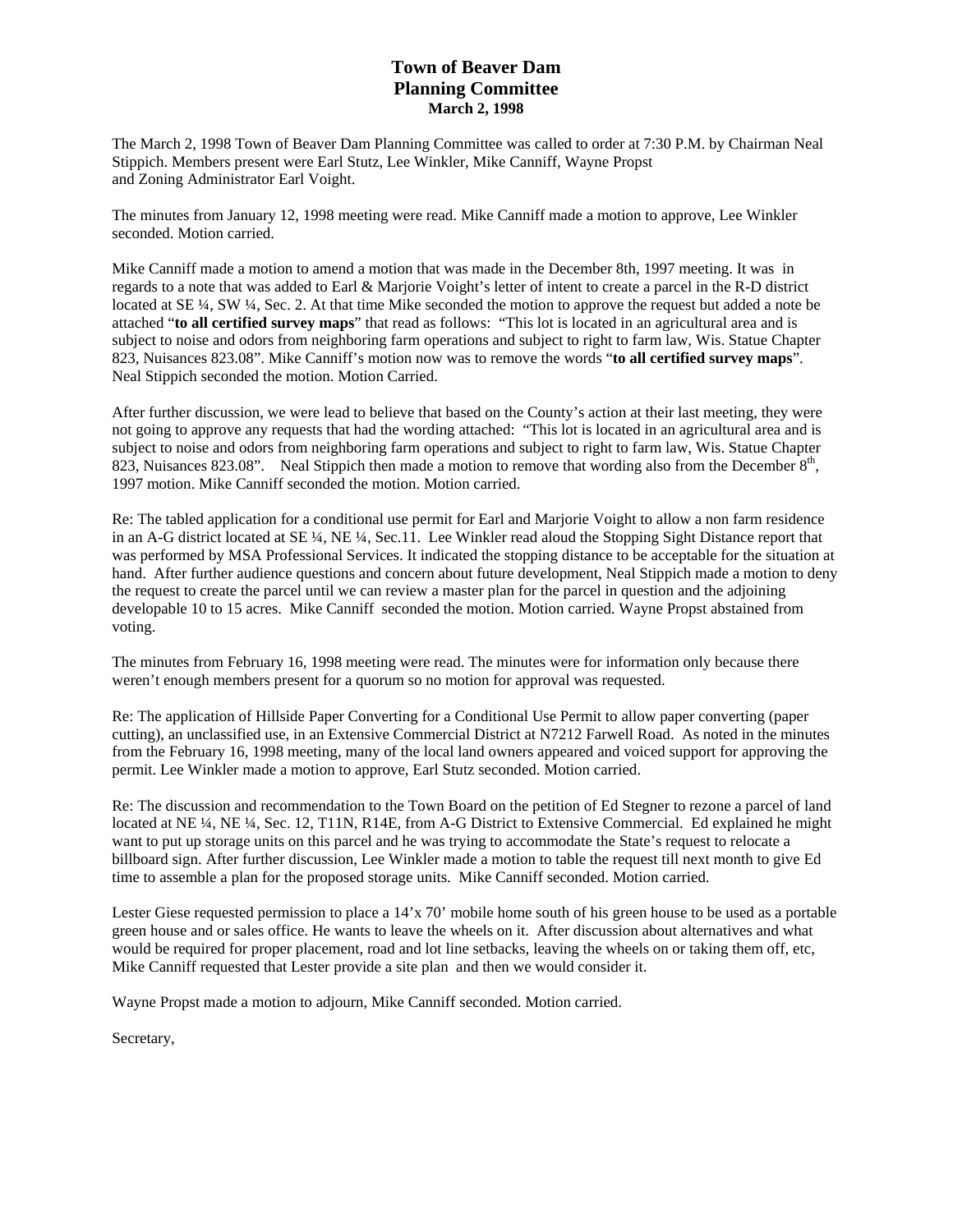### **Town of Beaver Dam Planning Committee April 6, 1998**

The April 6, 1998 Town of Beaver Dam Planning Committee was called to order at 7:30 P.M. by Chairman Neal Stippich. Members present were Earl Stutz, Mike Canniff, Wayne Propst and Zoning Administrator Earl Voight.

The minutes from March 2, 1998 meeting were read. Mike Canniff made a motion to approve, seconded by Wayne Propst. Motion carried.

Regarding the tabled application for a Conditional Use Permit for Earl & Marjorie Voight to allow a non-farm residence in an A-G District located located in the SE ¼, NE ¼, Sec. 11. Earl Voight presented a master plan for the parcel in question and the adjoining developable 10 to 15 acres. Audience members and the Planning Committee reviewed the plan. Neal Stippich summarized the issues that had been raised over the last few months and how each has now been addressed. Earl Stutz made a motion to approve the Conditional Use Permit. Neal Stippich seconded with two conditions. No further development of the adjoining area north of the proposed lot up to the existing farm house and all traffic must egress from the lot in a forward motion. Wayne Propst abstained from voting. Motion carried.

Regarding Earl & Marjorie Voight's letter of intent to create a parcel, Neal Stippich made a motion to recommend approval to the Town Board. Mike Canniff seconded. Motion carried.

Regarding the tabled petition of Ed Stegner to rezone a parcel of land located in the NE ¼, NE ¼, Sec. 12 from A-G District to E-C District. Ed presented a proposed site plan and answered questions of the Planning Committee and audience. Earl Stutz made a motion to recommend approval to the Town Board. Mike Canniff seconded. Wayne Propst abstained. Motion carried.

Regarding the application of Kevin Dollar, agent for Robert Schoenberger, for a Conditional Use Permit to allow a non-farm residence in an existing parcel in an A-G District located in the SW ¼, NW ¼, Sec. 21, T11N, R14E, Shaw Hill Road. Mike Canniff made a motion to approve, Earl Stutz seconded. Motion carried.

Regarding the request of Beaver Dam Raceway to modify their Conditional Use Permit to allow an earlier starting time of Preliminary Race events prior to the race. Gary Schlafer explained that his request for more daytime operation was for improved public safety and for scheduled television coverage. After input from the audience and further discussion Neal Stippich made a motion to approve the request for the 1998 season only for the following dates and hours of operation. Saturday, May 9<sup>th</sup> gates could open at 8:00AM, racing would not start before 1:00 PM end time of 11:30 PM would remain the same. Sunday, May  $10^{th}$  gates could open at 9:00 AM, racing would not start before 10:00 AM and end time of 6:00 PM would remain the same. Saturday, May  $23<sup>rd</sup>$  gates could open at 8:00 AM, racing would not start before 10:00 AM and end time of 11:30 PM would remain the same. Sunday, May 24<sup>th</sup> gates could open at 9:00 AM, racing would not start before 10:00 AM and end time of 6:00 PM would remain the same. Mike Canniff seconded the motion. Motion carried.

Regarding the discussion and recommendation to the Town Board on the petition of Ken Kelm to rezone a parcel of land from A-G District to R-1 District located in Pt. of the SW ¼, of SE ¼ & SE ¼, of SE ¼, Sec. 6 and Pt. of the NW ¼, of NE ¼, Sec.7, all in T11N, R14E. Mike Canniff made a motion to recommend approval to the Town Board, Earl Stutz seconded. Wayne Propst voted no. Motion carried.

Regarding the discussion and recommendation to the Town Board on the petition of Charles Hammer to rezone a parcel of land from A-1 District to R-1 District located in Pt. of NW ¼, NE ¼, & NE ¼, NW ¼, Sec. 36, T12N, R14E lying Southwest of CTH A & East of Burns Rd., said parcel is 19+ acres. Earl Stutz made a motion to recommend approval to the Town Board, Wayne Propst seconded. Motion carried.

Regarding the Letter of Intent of Charles Hammer to create 2 parcels in a R-1 District located in the SW ¼, of the SE ¼, NE ¼, Sec. 36 T12N, R14E, said parcel is 6.3 acres. A proposed plat plan (drwg # S1-106) was presented identifying the two lots as  $6 \& 7$  and showing their driveway coming off Highway E. Neal Stippich made a motion to approve, Mike Canniff seconded. Motion carried.

Regarding discussion and recommendation to the Town Board for approval of a Preliminary Plat of Mark Hansen located in the NE ¼, NE ¼, Sec. 3 specifically for lots 5, 6 and the cul de sac. The other lots were approved at a prior meeting. Wayne Propst made a motion to approve with two conditions, Mr. Hansen must pay for the improvement to the road adjacent to his property and install a cul de sac. Neal Stippich seconded. Motion failed. Neal Stippich made a motion to table the preliminary plat, Mike Canniff seconded. Motion carried.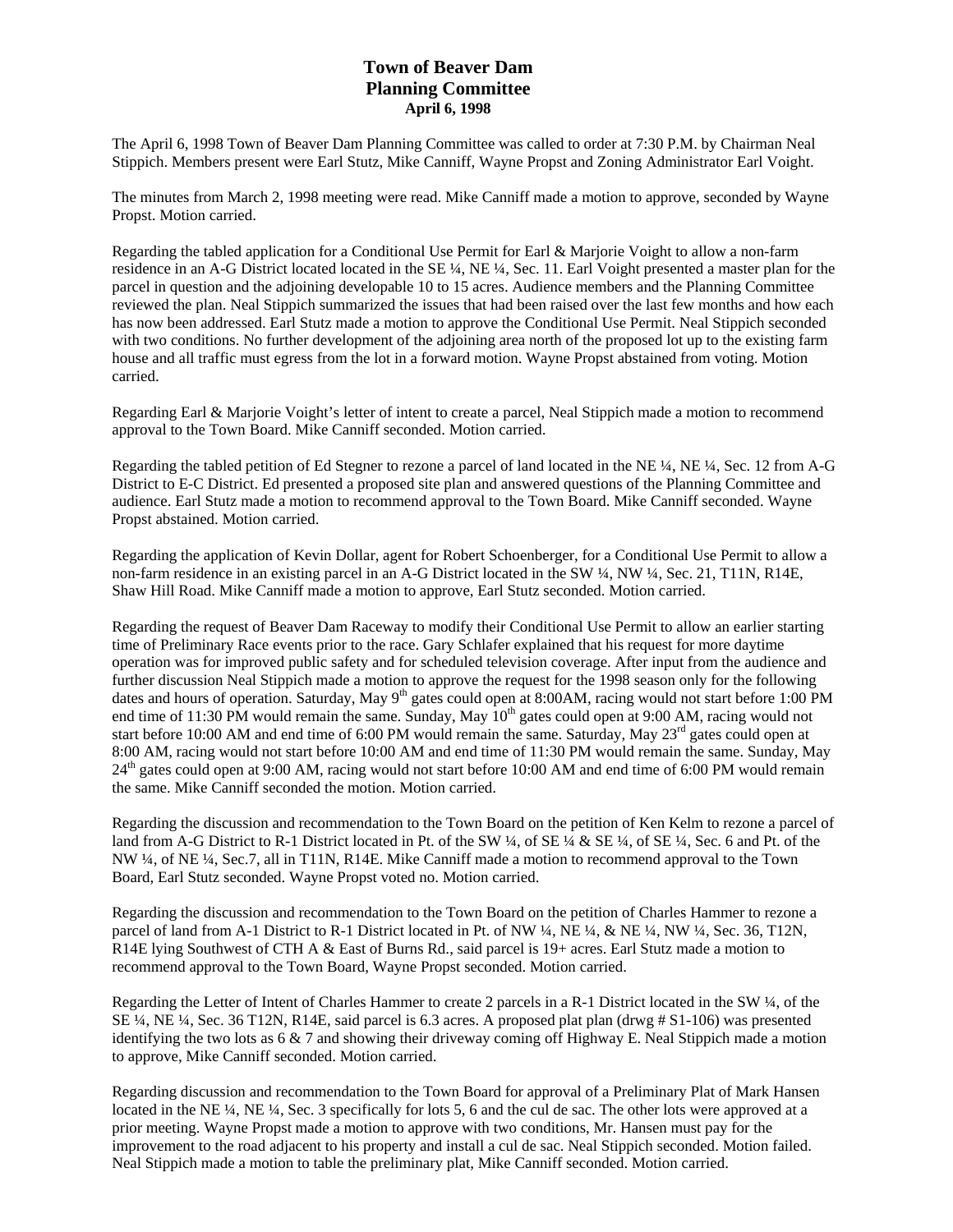Regarding the review and discussion of possible changes of driveway locations on the Preliminary Plat of Harvey Voight. Neal Stippich made a motion to amend the preliminary plat with lots 1 & 2 entering through a common drive onto North Crystal Lake Road and that lot 2 of the certified survey map must exit onto the proposed road of the plat. Earl Stutz seconded. Motion carried.

Regarding the Letter of Intent of John Zimmerman to create two parcels in an R-1 District located in the SE ¼, SW ¼, & NW ¼, NE ¼, Sec. 7, T11N, R14E, said parcel is 4+ acres. Lot 1 contains buildings, lot 2 is the future home site for the owner. Neal Stippich made a motion to approve with the condition that the south lot line of lot 2 be in line with the south lot line of lot 1. Mike Canniff seconded. Motion carried.

Regarding the Letter of Intent of Pam Ganske to create a lot in an R-1 District located in the NW ¼, Sw ¼, Sec. 35, T12N, R14E. Mike Canniff made a motion to approve, Earl Stutz seconded. Neal Stippich amended the motion requiring that access to lot 1 be restricted to the future town road on the north side of the lot. Mike Canniff seconded. Motion carried.

Regarding the discussion and recommendation to the Town Board of proposed sewer extension in Shady Oaks Subdivision. Neal Stippich made a motion to recommend approval to the Town Board to grant easements in the Town Road right-of-ways for sewer extension, Mike Canniff seconded. Motion carried.

Earl Stutz made a motion to adjourn the meeting, Wayne Propst seconded. Motion carried.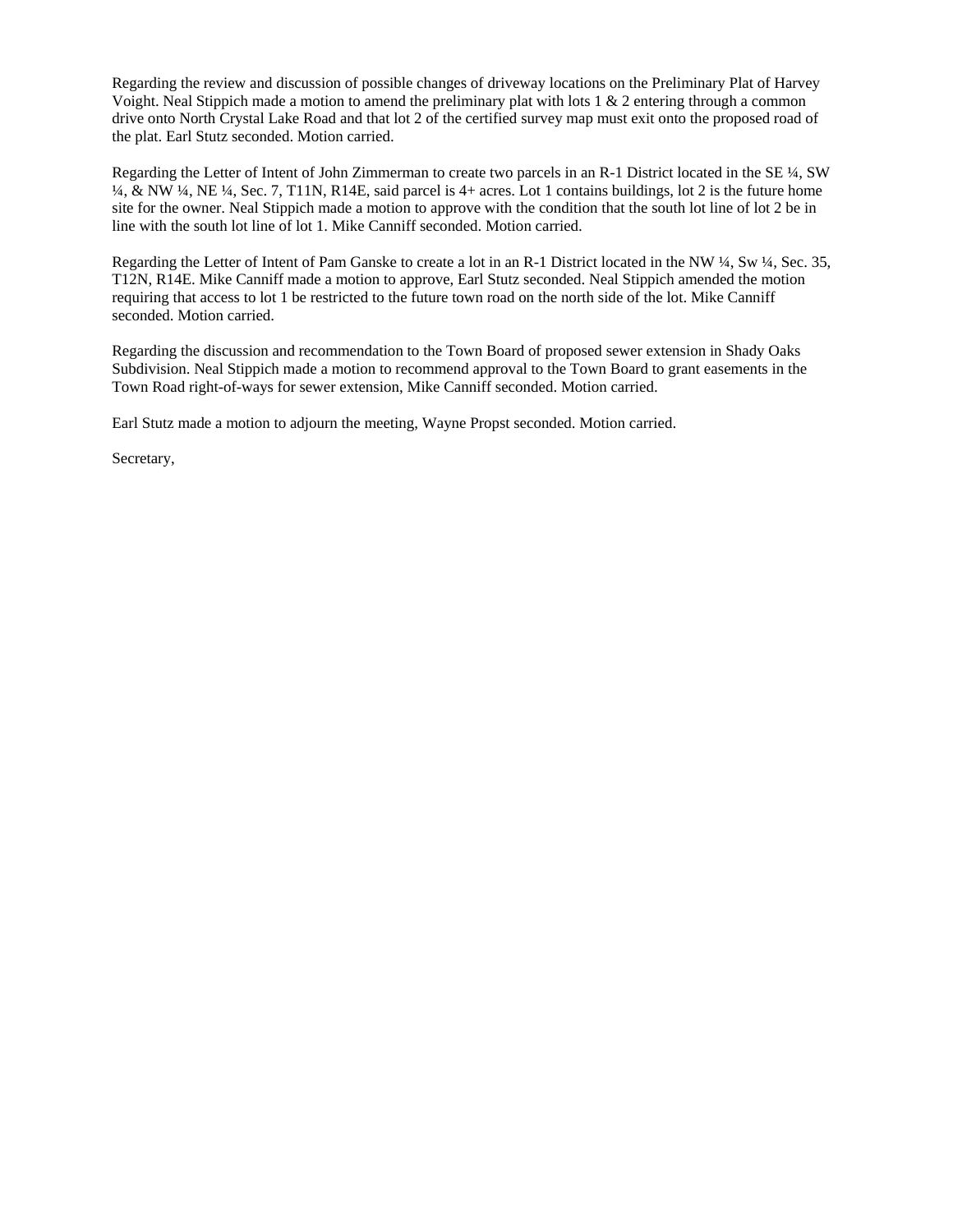## **Town of Beaver Dam Planning Committee May 4, 1998**

The May 4, 1998 Town of Beaver Dam Planning Committee was called to order at 7:30 P.M. by Chairman Neal Stippich. Members present were Earl Stutz, Lee Winkler and Zoning Administrator Earl Voight.

The minutes from April 6, 1998 meeting were read. Lee Winkler made a motion to approve, seconded by Earl Stutz. Motion carried.

Regarding the discussion and recommendation to the Town Board on the petition to discontinue Pt. of Park Circle and Pt. of Shady Oak Lane in Shady Oaks Subdivision located in the NW ¼, NE ¼, Sec. 28, T12N, R14E. Scott Eberle explained the purpose to everyone present. Lee Winkler moved to approve the recommendation, Earl Stutz seconded. Motion carried.

Regarding the application of Mashuda Construction, Inc. for two Conditional Use Permits for the extraction of fill material to be used for the construction of CTH G Interchange. One area is owned by Wm. Bohl located in the SE ¼, NE ¼, Sec. 8, T11N, R14E, approx. 5 acres. The other area is owned by Wm. Bohl and Howard Bohl located in the NE ¼, SE ¼, Sec.8, T11N, R14E, approx. 7.5 acres. Marty Williams from Mashuda explained his requests to everyone present. The same details are documented in the 7 April, 1998 letter Mr. Williams submitted to our committee. Earl Stutz made a motion to approve, Lee Winkler seconded. Motion carried.

Regarding the application of Tim Holbach, agent for Jerry Burns, for a Conditional Use Permit for a home occupation permit (beauty parlor) located in an R-D District on Thompson Rd. in Sect. 14, tax parcel 004-114-1412- 070. Mr. Holbach addressed the audience and explained that the beauty parlor was going to be a single chair operation, hours of operation could be up to 9:00 PM, it is a part time basis typically 3 to 5 hours a day, the entrance for customers would be at the rear of the house so no additional vehicles would be sitting out front, they are planning on building this summer and no outside employees will be engaged. Ron Nell and Wayne Propst voiced concern that odors from existing farm operations in the area could be a problem. Mr. Holbach and his fiance assured everyone that would not be a problem because they both have first hand experience with that type of environment. Neal Stippich made a motion to approve the permit with the conditions that no outside employees will be allowed and that the owners must recognize that agricultural operations exist in the area and they must respect them as long as they are done in an approved husbandry like manner. Earl Stutz seconded. Motion carried.

Regarding the application of Les & Vikki Fischer, agent for Earl & Marjorie Voight for a Conditional Use Permit for a home occupation permit (tax & accounting services) in an R-D district on Thompson Rd. in the SW  $\frac{1}{4}$ , SE  $\frac{1}{4}$ , Sec. 2, T11N, R14E. Vikki Fischer explained to everyone present that January through April were the busy times for appointments, there was only one client at a time and during those three months she does hire a girl to answer the phone. The concern regarding odors from existing farm operations in the area was again raised by several audience members. Neal Stippich made a motion to approve the permit with the condition that the owners must recognize that agricultural operations exist in the area and must respect them as long as they are done in an approved husbandry like manner. Lee Winkler seconded. Motion carried.

Regarding the discussion and decision to approve the Plan Unit Development with existing restrictions of Rita Kline at 1227, 1229, 1231, 1233, 1235 Madison St. located in NW1/4, SW ¼, Sec. 8, T11N, R14E. Mrs. Kline and Gene Uttech presented the plan and explained the intent. The restrictions were reviewed. Lee Winkler made a motion to approve. Earl Stutz seconded. Motion carried.

Regarding the Review of the Preliminary Plat of Mark Hansen on N. Crystal Lake Rd. located in the NE ¼, NE ¼, Sec. 3, specifically lots 5 and 6 and the cul-de-sac. Gene Uttech presented information about road construction costs and possible locations. After considerable discussion Earl Stutz made a motion to table the request to give Mr. Hansen time to get cost estimates to upgrade Hove Road and build a cul-de-sac. Neal Stippich seconded. Motion carried.

Lee Winkler made a motion to adjourn the meeting, Earl Stutz seconded. Motion carried.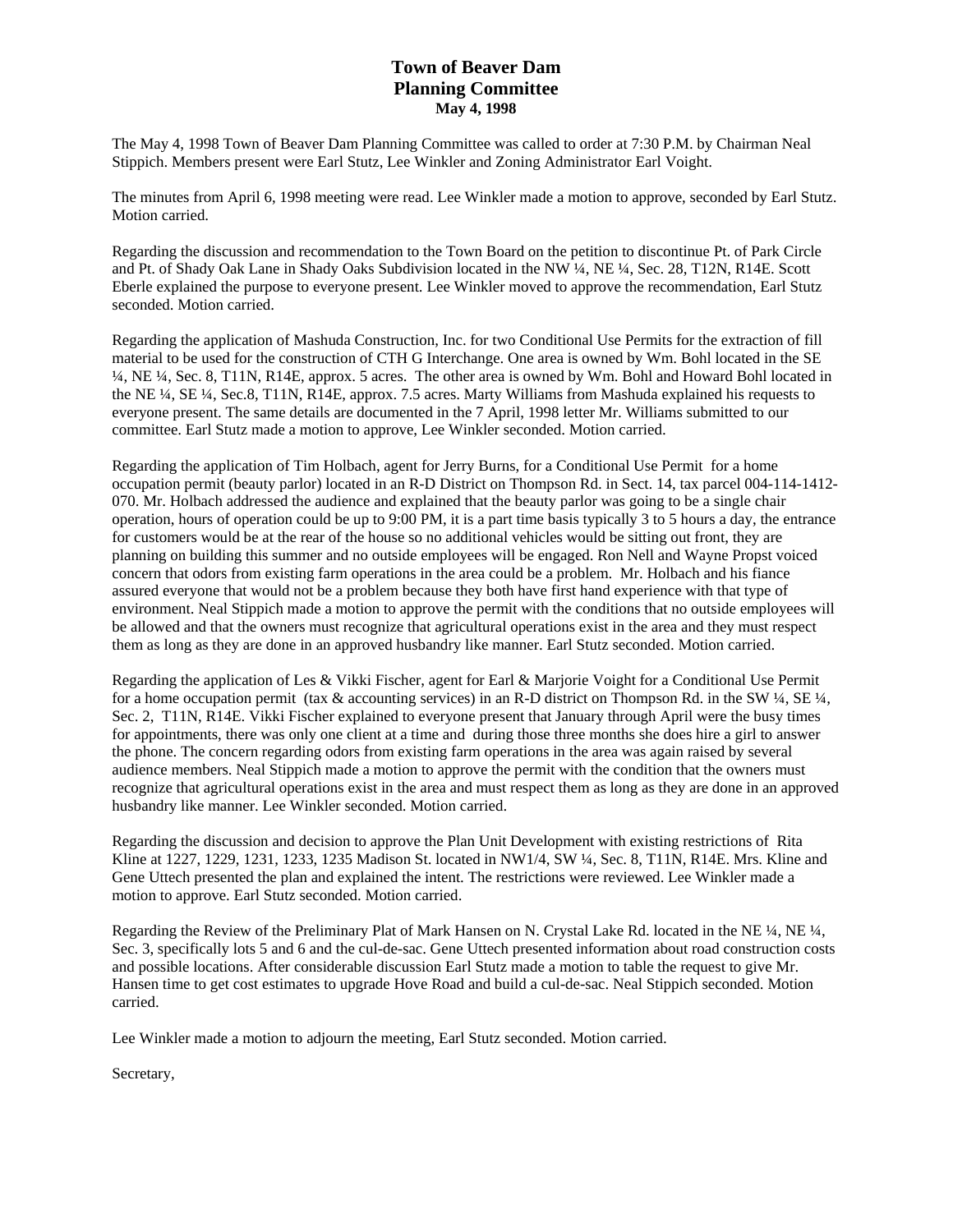# **Town of Beaver Dam Planning Committee July 6, 1998**

The July 6, 1998 Town of Beaver Dam Planning Committee was called to order at 7:30 P.M. by Chairman Neal Stippich. Members present were Mike Canniff, Earl Stutz, Lee Winkler, Larry Braker and Zoning Administrator Earl Voight.

The minutes from May 4, 1998 meeting were read. Lee Winkler made a motion to approve, Mike Canniff seconded. Motion carried.

Regarding the review and decision on the plat of Charles Hammer on boundary lines in Section 36 of rezoning in an R-1 District. Gene Uttech explained what they had changed after our committee had recommended to the Town Board in our April  $6<sup>th</sup>$  meeting that the 19 acre A-1 parcel be rezoned to R-1. He then explained further why the County Planning Commission denied their modified request. It would create a new parcel in A-1 less than 35 acres which would create a violation of County ordinances. Leaving the existing R-1 as is was would leave approximately a 19 acre parcel in A-1 which was also unacceptable. After further discussion our committee stood by it's April 6 recommendation to the Town Board to rezone the said 19 acre parcel from A-1 to R-1.

Regarding the review of Mark Hansen's plat at North Crystal Lake Road on boundaries of lots located in the NE ¼, NE ¼, Section 3. After considerable discussion Neal Stippich made a motion to approve a road to service lot 5 and designated constructed area for turn around agreeable to the Town Board with easement or dedication and entire road cost bore by Mr. Hansen for conditions of approving this plat. Earl Stutz seconded. Motion carried.

Regarding discussion and decision on Tim Holbach's Letter of Intent to create two parcels in the NW ¼, NE ¼, Section 14, T11N, R14E, in an R-D District. Mike Canniff made a motion to approve the creation of two parcels with access for both lots and any future lots to be through Lot 2. Larry Braker seconded. Motion carried.

Dan Kenevan appeared to discuss speed limits on Lake Hills Drive.

Larry Braker made a motion to adjourn. Lee Winkler seconded. Motion Carried.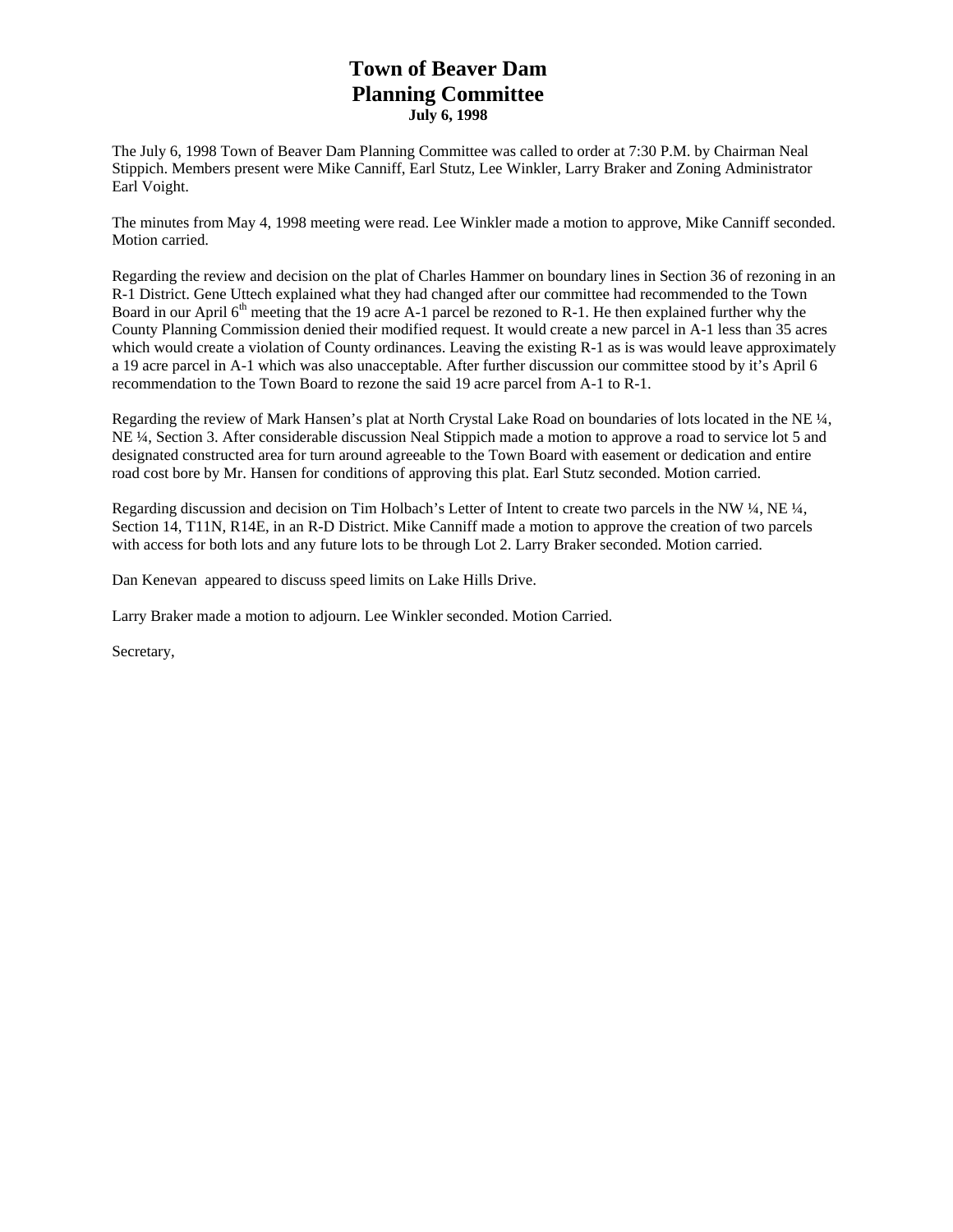### **Town of Beaver Dam Planning Committee September 14, 1998**

The September 14, 1998 Town of Beaver Dam Planning Committee was called to order at 7:30 P.M. by Chairman Neal Stippich. Members present were Earl Stutz, Mike Canniff, Lee Winkler, John Kuzniewicz and Zoning Administrator Earl Voight.

The minutes from July 6, 1998 meeting were read. Lee Winkler made a motion to approve Mike Canniff seconded. Motion carried.

Regarding the application of Tim Fletcher, agent for Wally's Auto Salvage, N7354 Hwy 33 for a modification of a Conditional Use Permit to change required fence to burm around the salvage yard. Tim Fletcher explained his plans. The west boundary would start 200 feet from Highway 33 right-of-way and run 800 feet to the north then turn to the east toward the east property line running another 1,400 feet. The burm will be approximately 20 feet wide and 10 feet high and be seeded with wild flowers. If the property along the east boundary is not sold then a fence will be required to block the view of cars from Highway 33. The fence previously required on the west boundary by the conditional Use permit dated June 19, 1995 will now be replaced by the burm. John Kuzniewicz made a motion to approve, Mike Canniff seconded. Motion carried.

Regarding the discussion and recommendation on a petition of Ken Kelm to rezone 11+ acres from A-G to R-1 district located in the SE ¼ of Sec. 6 & the NE ¼ of Sec. 7, T11N, R14E and the application of Ken Kelm for a Conditional Use permit to create a 32 acre parcel in an A-G District in the SE ¼ of Sec. 6 lying south of CTH G and west of Banes subdivision. Earl Stutz made a motion to recommend to the Town Board they approve the petition to rezone the 11+ acres from A-G to R-1 and approve the application for the Conditional Use permit to create a 32 acre parcel. Mike Canniff seconded. Motion carried.

Regarding discussion and recommendation on the petition of Charles Ganske to rezone land from A-1 to A-G district in SW ¼, SW ¼ Sec. 13, T11N, R14E. The purpose of the rezoning is to create two parcels less than 35 acres for non-farm residential use because of relocation of County Highway W. Neal Stippich made a motion to recommend to the Town Board for approval the rezoning of 40 acres from A-1 to A-G in SW ¼, SW ¼ Section 13. John Kuzniewicz seconded. Motion carried.

Regarding Letter of Intent of William Radke, W7943 CTH W to divide a parcel in an R-D District to create 2 parcels dividing 8.3+ acres into Parcel A, 3.5+ acres and Parcel B 4.8+ acres with the house. Mike Canniff made a motion to approve, Earl Stutz seconded. Motion carried.

Letter of Intent of Ralph Goetting to reaffirm the decision made by our Planning Committee on August 5, 1996. The planning Committee reviewed our decision of August 5, 1996 and confirmed our position to be the same as then. Earl Voight will send a copy of the August 5 minutes to the County.

Mike Canniff made a motion to adjourn. John Kuzniewicz seconded. Motion Carried.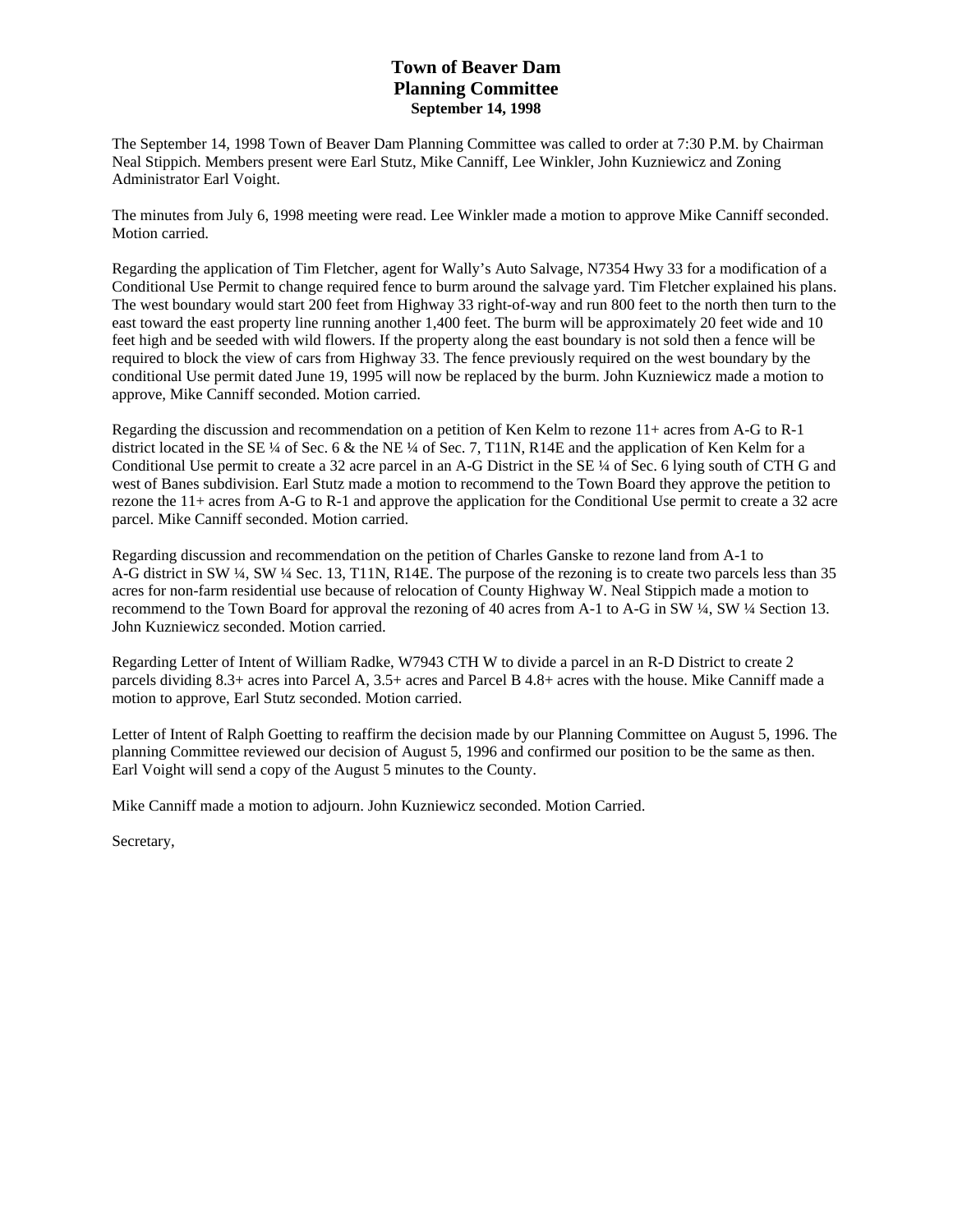## **Town of Beaver Dam Planning Committee October 5, 1998**

The October 5, 1998 Town of Beaver Dam Planning Committee was called to order at 7:30 P.M. by Chairman Neal Stippich. Members present were Lee Winkler, John Kuzniewicz, Earl Stutz and Larry Braker and Zoning Administrator Earl Voight.

The minutes from September14, 1998 meeting were read. Lee Winkler made a motion to approve, Larry Braker seconded. Motion carried.

Sandy Snyder of W8212 Hemlock Road explained their application to rezone approximately 8 acres of their farm encompassing the homestead from A-1 to A-G District located in the N ½ of NE ¼, Sec.22. They were planning to do some refinancing and adding onto their house and this would help their effort. Earl Stutz made a motion to recommend to the Town Board that they approve the request. John Kuzniewicz seconded the motion. Motion carried.

Robert Matheus explained his application to rezone 4.34 acres from A-G to R-D District located in part of the SW ¼, SE ¼, Sec. 7, T11N, R14E, Hwy 151. Neal Stippich made a motion to recommend to the Town Board that they approve the request. Larry Braker seconded. Motion carried.

A representative of Uttech Surveying explained the requested application of Ken Kelm to change the zoning from A-G to A-M District on a parcel located in the NE ¼, Sec.7 to bring his business site zoning into compliance. Larry Braker made a motion to recommend to the Town Board that they approve the request. Earl Stutz seconded the motion. Motion carried.

Regarding the letter of Intent of Alan Muhle to create 2 parcels in an R-1 District located in the NE ¼, SE ¼, Sec. 35, T12N, R14E, 22+ acres. Lee Winkler made a motion to table the request until the site could be viewed and more information provided. Larry Braker seconded the motion. Motion carried.

Regarding the letter of Intent of Gordon Oosterhouse, agent for Robert Steinhorst, to split S-C District and R-1 District to create two parcels located at N7231 Farewell Road. Mr. Steinhorst explained where the division would be to create the two parcels. John Kuzniewicz made a motion to approve. Larry Braker seconded the motion. Motion carried.

A representative of Uttech Surveying explained the preliminary Plat of Louie Nehls addition to Rolling Meadows addition located in the NE ¼, Sec. 21. Larry Braker made a motion to recommend to the Town Board that they approve the request. John Kuzniewicz seconded the motion. Motion carried.

Charles Hammer explained his Preliminary Plat located in the NE ¼, NW ¼, Sec. 36. There was discussion about bringing Burns Road up to current Township road standards and who should bear the cost of such improvements. Charles will gather additional cost information and have further discussion with the Town Board on this matter. Neal Stippich made a motion to table the request until an agreement can be reached with the Town Board. Larry Braker seconded the motion. Motion carried.

A number of Elser's Woods residence were in attendance and voiced their concern about the development of the former Langmack property owned by Hillside Hospital in Sec. 27 & 28. Several ideas were discussed.

Neal Stippich made a motion to adjourn. Lee Winkler seconded. Motion Carried.